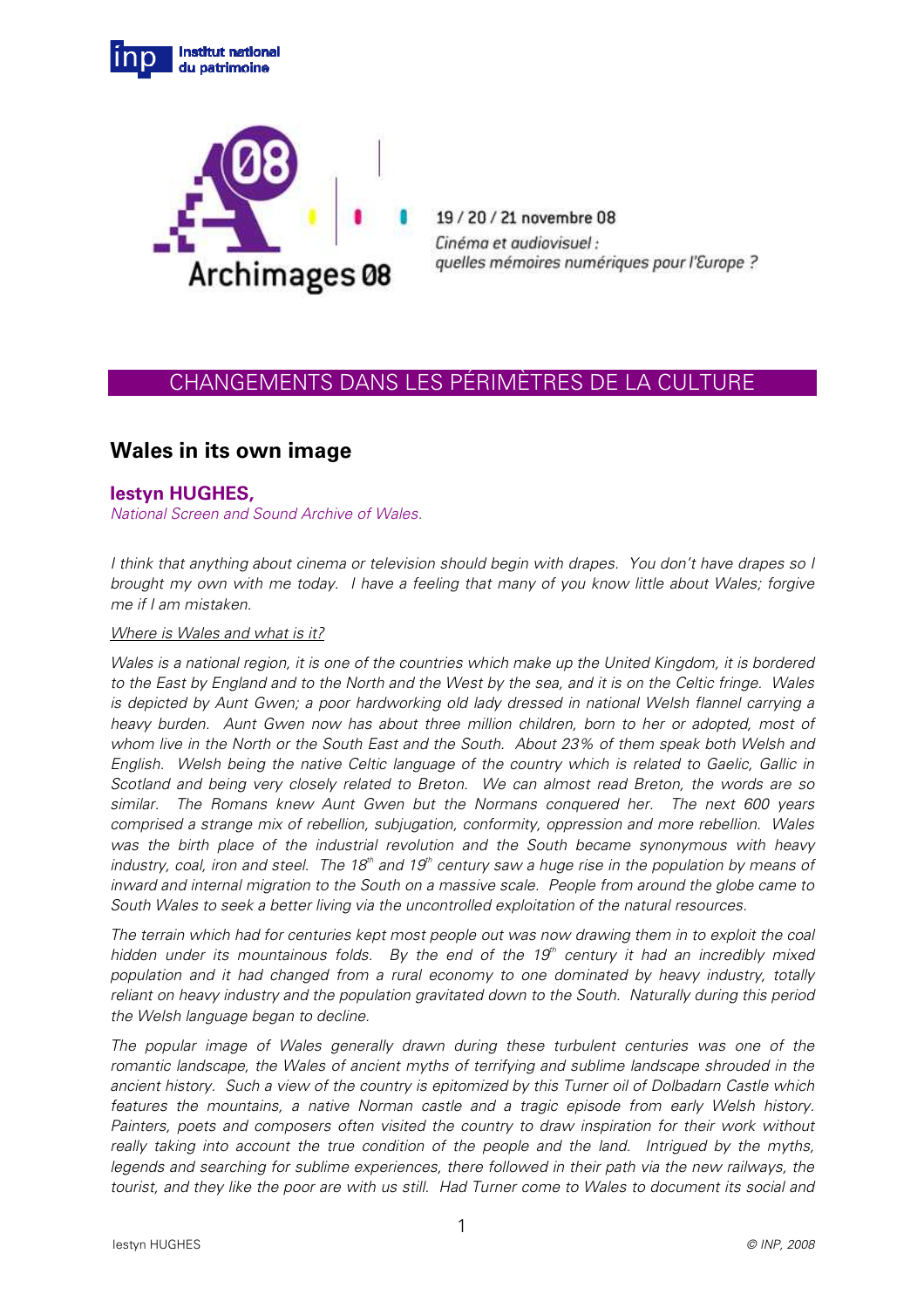

industrial life rather than create a myth, this is the kind of scene he would have noted; these old ladies in the poor house.

John Thomas was the first and only indigenous photographer to truly document the Wales of the ordinary people during the 19<sup>th</sup> century. Many others visited Wales but really for commercial and aesthetic reasons they perpetuated the image of Wales as a rural idol. Why do we only have John Thomas as an indigenous photographer taking ordinary people? It is partly due to a Royal commission in 1847, known in Wales as the treason of the blue books. Three non-Welsh speaking Anglican commissioners were dispatched from London to report to the Crown on the education and moral life of the Welsh-speaking non-conformist Wales. Their report was three things:

- Overwhelmingly damning of Welsh morals
- Somewhat wrong
- Extremely biased because they failed to bridge the cultural, religious and linguistic differences which existed between them and the Welsh.

The result:- only way to civilize the Welsh was to change them into English-speaking Anglicans.

#### [Sound clip about the Blue Books]

The report had a profound effect on the Welsh psyche which can still be seen today; they became obsessed with their own image and a desire to be compliant, understood and be seen as respectable by their English neighbours. Wales therefore began to take its own image seriously from 1848 onwards. It framed itself as "The Land of White Gloves", alluding to a crime-free zone where the circuit judge would be presented with a pair of white gloves to symbolize that no crime had taken place in an area. Also, the land of the "Welsh Not", a token placed around the neck of school pupils to discourage them from speaking Welsh. John Thomas however made a conscious statement refuting the prejudice from the blue books. However, some of the biggest political, cultural and social changes occurred during the  $20<sup>th</sup>$  century and many of those changes are reflected by the modern media. Some would argue that the modern Wales has actually been created and shaped by the media.

## [Timeline]

The  $20<sup>th</sup>$  century is in some respects an era of backlash to the fallout from the blue Books; a long period of rebuilding self-esteem in the national consiousness, and of building new, more independent political and cultural structures.

On this timeline you will see that Wales' national institutions began in the  $20<sup>th</sup>$  century, they did not exist before. You will also see a few poignant events, such as the Senghenydd disaster,also Welsh Church Disestablishment; Wales was an almost totally non-conformist country but it was dominated by an Anglican Church. Broadcasting comes into it from the mid-50's onwards and gradually increases in prominance until we arrive at 1982, when a Welsh language television authority was created.

#### The first thing in this new, 21st century; we [NSSAW] were created!

It is no coincidence that the first thing of the century was the Welsh National Anthem, then followed by the creation of cultural bodies such as the National Library and National Museum. This is a small clip from first recording of the anthem, made in 1899. The anthem now of course brings dismay to Danish football fans and strikes terror into the hearts of French rugby players.

## [National Anthem Clip]

I have chosen one disaster; from 1913. Wales' history is populated by massive pit disasters, in the Senghenydd disaster there were 423 men and boys killed. The mine owners were totally responsible and had to pay, on appeal, only five pounds, five shillings in compensation. On the left-hand side is the stark image of a grieving widow, on the right, from the same time, so-called "Dai Jenkins from the Rhondda" poking fun at the miners and their language.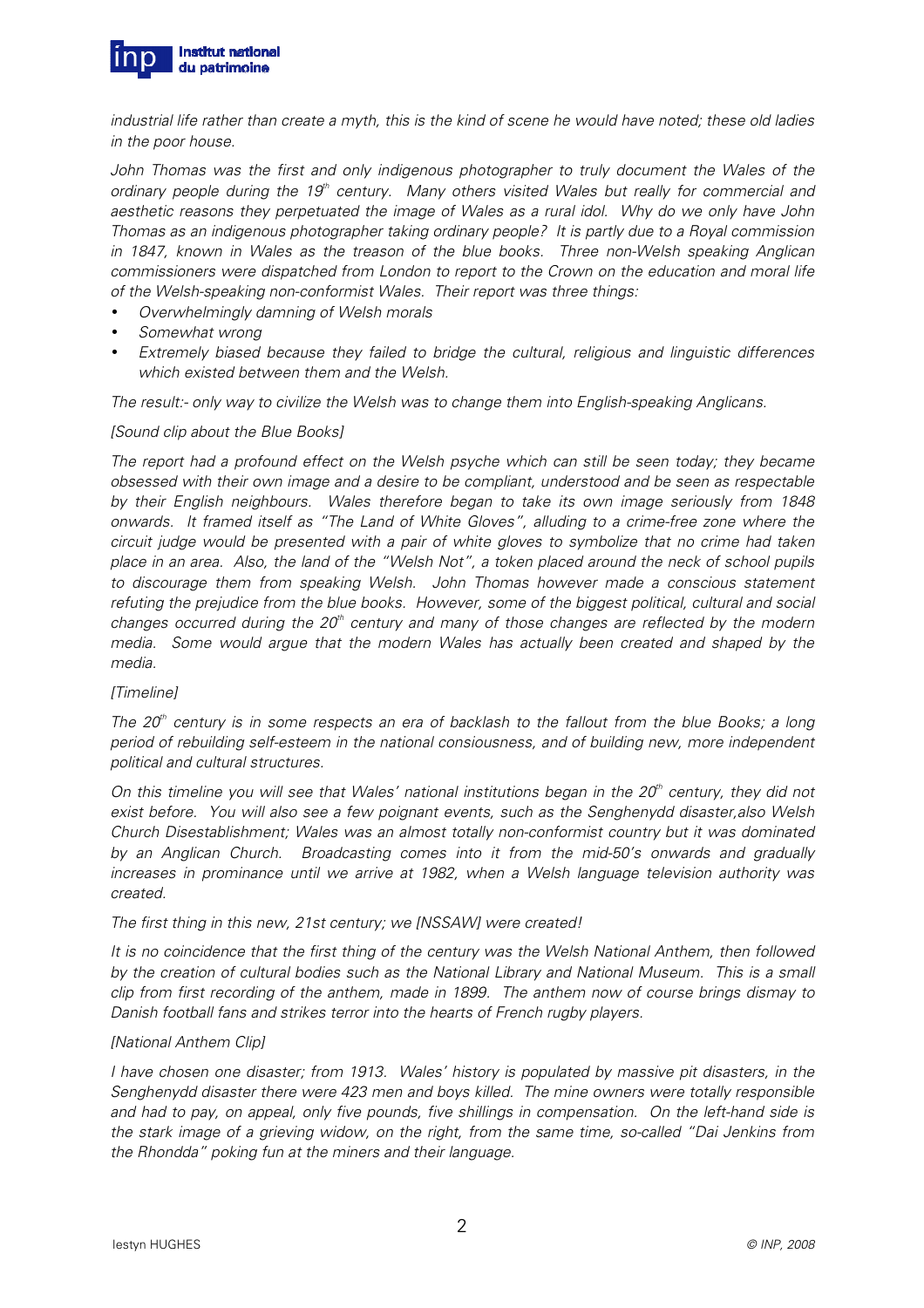

By the fifties we had things like the Tryweryn; the Liverpool cooperation decided to drown the Tryweryn Valley to get water for industrial purposes on Deeside. Everybody in Wales and Scotland, all the Welsh MP's were against it, however it went ahead and the Valley was drowned. Here is Gwynfor Evans leading a protest in Liverpool. We have some amateur footage in the collection and this is a family being turfed out of their home. An eviction; the family had lived and farmed there for 300 years.

#### [Video clip]

Then we have a rather important lecture; by the 60's Wales had Welsh language broadcasting for about an hour a week. Lewis Saunders was a great Francophile; his mother was French, he gave a BBC lecture on the situation on the Welsh language. He said the only way to save the language was by revolutionary means, and that saving the language was more important than other single goal. "The main thing was saving the language". He does not sound like a revolutionary when you hear his voice. Following this speech, the Welsh Language Society (Cymdeithas yr Iaith Gymraeg) was formed and became the most active pressure group in the  $20<sup>th</sup>$  century Wales.

#### [Video clip]

We had so many mine strikes but this was a very important one because it came in the middle of Thatcherism; Thatcher was determined to close down the mines, and by going on strike the miners played into her hands. Here is some amateur footage showing how naïve the poor mining communities were to actually take on Thatcher. They lost and the mines were closed down, and the economy and communities are still suffering because there was nothing in their place.

#### [Video clip]

Going back to the 60's I would like to draw your attention to the main recording company in Wales,"Sain"; as an audiovisual archive we work closely with them, and their cooperation has been invaluable. If you are interested in Welsh music from all genres, dare I say it, from the terrible to the wonderful, visit their website (http://www.sainwales.com/). The company was set up to prove that such a thing as a Welsh language business was viable, and it has proved its case.

Next, we have devolution. The biggest thing since 1282. On the referendum night, (the referendum was a "Yes" vote for devolution by the narrowest majority), we have Ron Davies, the architect of the devolution settlement, responding to the events of the eveningt.

## [Video clip]

This is a picture of Sir John Williams, the founder of the National Library Wales in 1911 laying the foundation stone, and here is the library nowadays. The archive is in the far corner opposite the car park, usefully next to the canteen! The building actually stretches about three times further back than you can see. That is where all our collections are kept.

NSSAW (The National Screen and Sound Archive of Wales) is an integral part of the National Library of Wales, founded in 2001 it adds to the already rich holdings of the library in the fields of manuscripts, records, art, mapping, documentary, photography and so on. The remit of NLW is worldwide, but the collection we at NSSAW have is all to do with Wales and the Welsh, we don't go beyond that. You can see we have got about five million feet of film, a couple of hundred thousand hours of sound and so on.

Having an audiovisual collection of this sort within a much larger institution is not without its problems, but Wales is just too small to maintain a separate format-based national archive, and in the longer term the advantages far outweigh the compromises required from audiovisual archivists. As an archive we are free to do what most film and television archives do, we go out into the community, we have film screenings, we have a cinema, we present things in festivals, we distribute films, we do all that but we are actually in the context of the National Library of Wales.